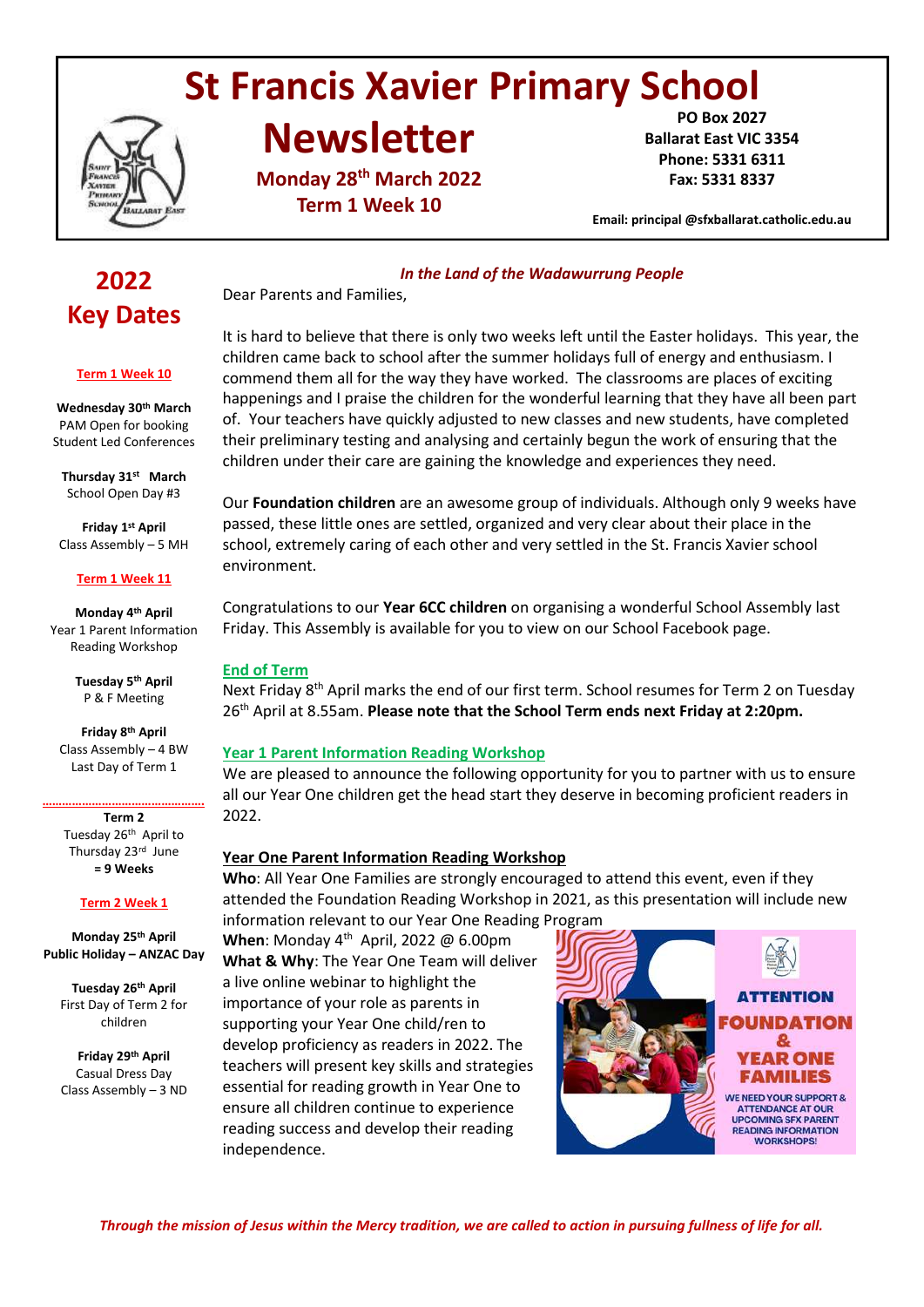#### **Term 2 Week 2**

**Tuesday 3rd May** Student Led Conferences - Day 1

**Wednesday 4th May** Student Led Conferences - Day 2

**Friday 6th May** Mother's Day Celebration

#### **Term 2 Week 3**

**Tuesday 10th May** 2022 NAPLAN

**Wednesday 11th May** 2022 NAPLAN Student Led Conferences - Day 3

> **Tuesday 12th May** 2022 NAPLAN

**Friday 13th May** Ballarat Catholic P.S. Football Carnival @ St Pat's Class Assembly – 2PB

#### **Term 2 Week 4**

**Tuesday 17th May** Year 6 Urban Camp

**Friday 20th May** Class Assembly – 1 SM

#### **Term 2 Week 5**

**Friday 27th May** Casual Dress Day SFX Athletics Carnival - Llanberris Reserve Class Assembly – F EH

#### **Term 2 Week 6**

**Friday 3 rd June**  Class Assembly – 6 JF

#### **Term 2 Week 7**

**Tuesday 7th June** P & F Meeting

**Wednesday 8th June** Year 5 - 2022 Secondary Education Experience Day (SEED)

**Thursday 9th June** Year 3 Camp – Sunnystones

**Friday 10th June** Year 3 Camp - Sunnystones

# **Position Vacant at SFX – Learning Support Officer**

Our Learning Diversity team at St Francis Xavier is expanding. We are looking for a Learning Support Officer to join our team, three days a week for approximately 14 hours. If you love working with children and are interested in the supporting the many different ways children learn, please email a resume through to [jmohr@sfxballarat.catholic.edu.au](mailto:jmohr@sfxballarat.catholic.edu.au) by Thursday 31st March.

We look forward to hearing from you. **Jayne Mohr – Deputy Principal: Learning Diversity**

# **Mix n Mingle 2022**

Thank you to all those that attended another great Mix n Mingle night. It was wonderful see so many SFX parents and staff in attendance!

Thank you to our wonderful P & F Committee for organising a great night! Thank you to all our sponsors!

Congratulations to our Major Prize winner and all our other raffle winners! Congratulations to **Dianne Hill** for winning our 2022 Tuition Raffle.



Go to our **St. Francis Xavier Facebook** page for more photos: **https://www.facebook.com/sfxballarat.catholic.edu.au**

#### **My Schools Website – NAPLAN Results 2021**

I encourage all parents and families to visit the Australian Government's My Schools website and view our schools 2021 NAPLAN results. St. Francis Xavier results in 2021 are excellent and reflect the great work going on in our classrooms. Please visit [http://www.myschool.edu.au](http://www.myschool.edu.au/)

#### **Foundation Enrolment 2023 - Open Day and School Alive Tours**

We are happiest when prospective families pay us a visit to see for themselves what makes us different.



New and Existing Families are invited to join us to learn about St. Francis Xavier Primary School.

**Open Days** will begin with an Information Session at 9:30 am with **School Alive Tours** to follow at 10:00am:

**3. Thursday 31st March 2022**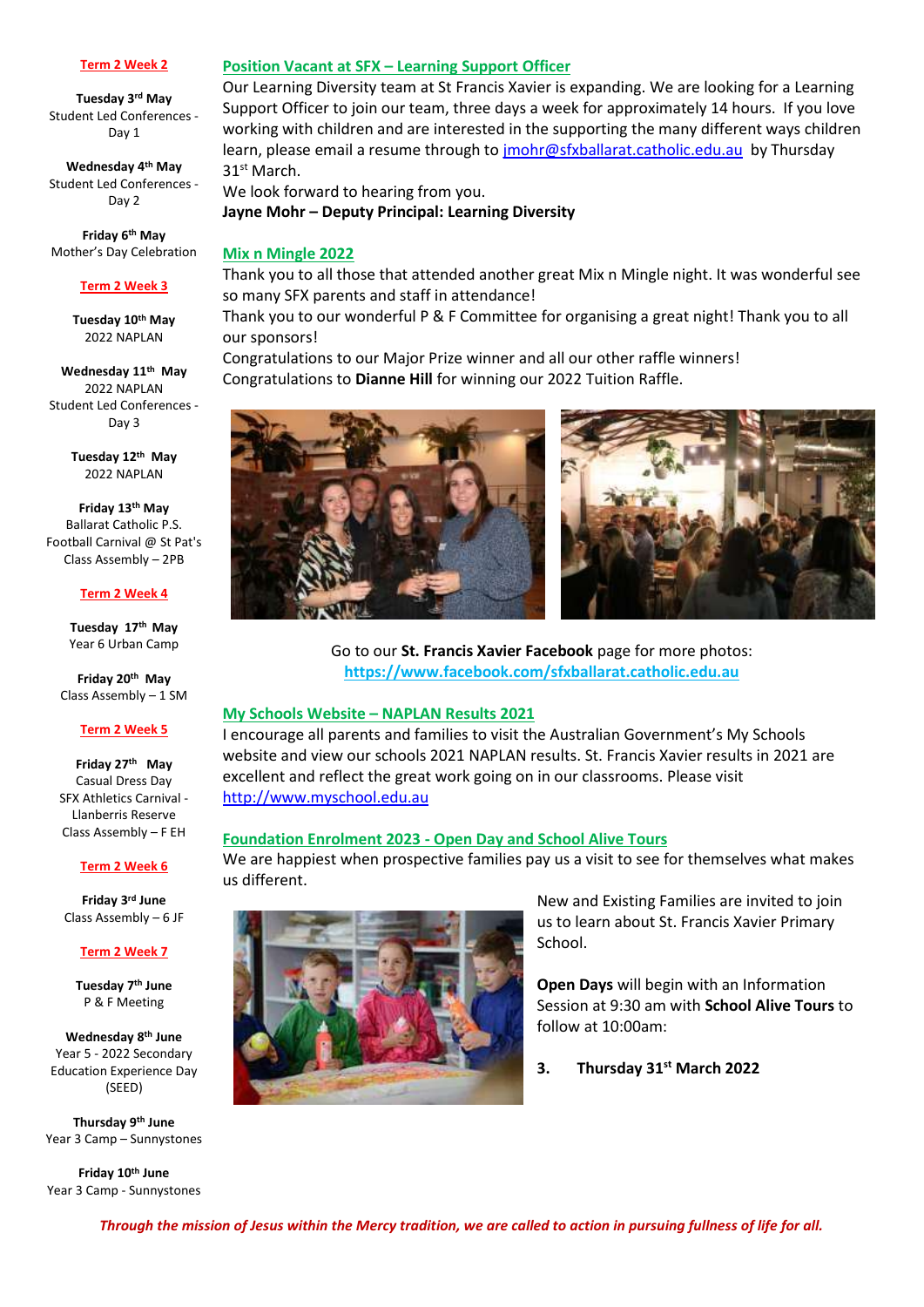#### Class Assembly – 5 MA

#### **Term 2 Week 8**

**Monday 13th June** Public Holiday – Queen's Birthday

**Tuesday 14th June** Year 2 Camp - Log Cabin Camp Creswick

**Wednesday 15th June** Year 2 Camp - Log Cabin Camp Creswick

**Friday 17th June** Casual Dress Day Class Assembly – 4AH

#### **Term 2 Week 9**

**Thursday 23rd June**  Last Day of term 2 for Students

**Friday 24th June** Student Free Day

**………………………………………….**

**Term 3** Monday 11<sup>th</sup> July to Friday 16th September

#### **Term 3 Week 1**

**Friday 15th July** Class Assembly – 3 BL

#### **Term 3 Week 2**

**Friday 22nd July** Class Assembly – 2 GH

#### **Term 3 Week 3**

**Friday 29th July** Class Assembly – 1 GJ

#### **Term 3 Week 4**

**Friday 5 th August** Class Assembly – F TW

#### **Term 3 Week 5**

**Friday 12th August** Student Free Day

#### **Term 3 Week 6**

**Friday 19th August** Class Assembly – 6 ZA

# **Event Registration:**

To register your attendance for an Open Day, School Alive Tour or Virtual Tour please complete the Registration Form at: **[http://www.sfxballarat.catholic.edu.au/enrol/open](http://www.sfxballarat.catholic.edu.au/enrol/open-days)[days](http://www.sfxballarat.catholic.edu.au/enrol/open-days)**

# **Foundation Enrolment 2023 – Existing Families**

Enrolments are open for children of existing families who start Prep in 2023. Parents of existing families who have a child to start in 2023 - please complete the form by clicking on the following link to submit a **City of Ballarat Catholic Primary School Expression of Interest Form[: https://ceob.edu.au/2022-foundation-enrolments/](https://ceob.edu.au/2022-foundation-enrolments/) Student - Led Conferences at SFX**

Your child(ren) will be showcasing their schoolwork and discussing learning goals with you through Student-Led Conferences. During Student – Led Conferences, your children will lead the discussion with you about their school work, while teachers will help direct conversation and answer questions you may have.

These conferences are scheduled for Week 2 & 3 next term, on the following dates:

- **1. Tuesday 3 rd May 2022**
- **2. Wednesday 4 th May 2022**
- **3. Wednesday 11th May 2022**

These meetings will last for 20 minutes, and we encourage all families to attend. Children must attend these meetings!

We have several goals for holding conferences using this format:

- **For parents** we hope that you will get to see rather than simply being told about your child's progress.
	- **For students** we hope students will take more responsibility for their learning.
- **For teachers** we want teachers to have more meaningful and impactful conferences with you.
- **For all** we want to maximize our time together, create ways to partner with one another to support student success.

# **Questions to ask your child at Student - Led Conferences.**

Here are some questions for you to ask your child during their Student – Led Conference. These are suggestions, so please look them over and pick a few that you would like to ask!

- **1. What are you most proud of?**
- **2. It makes me proud to see that ….**
- **3. Can you tell me more about …?**
- **4. I can tell that you improved in ….**
- **5. What did you find challenging this term?**
- **6. Did you reach your goals? Why/Why not?**
- **7. What can we do together at home to support your learning?**

*The purpose of these meetings is to celebrate, affirm the children's learning and promote Student Voice. Parents and teachers will be able to ask questions of the children during these meetings in regards to their achievements, challenges, effort, behaviour, goals and next steps in their learning. We are certain that these conversations can happen with the child present with our teachers up-skilling the children to lead these conferences with confidence.*

# **= 10 Weeks**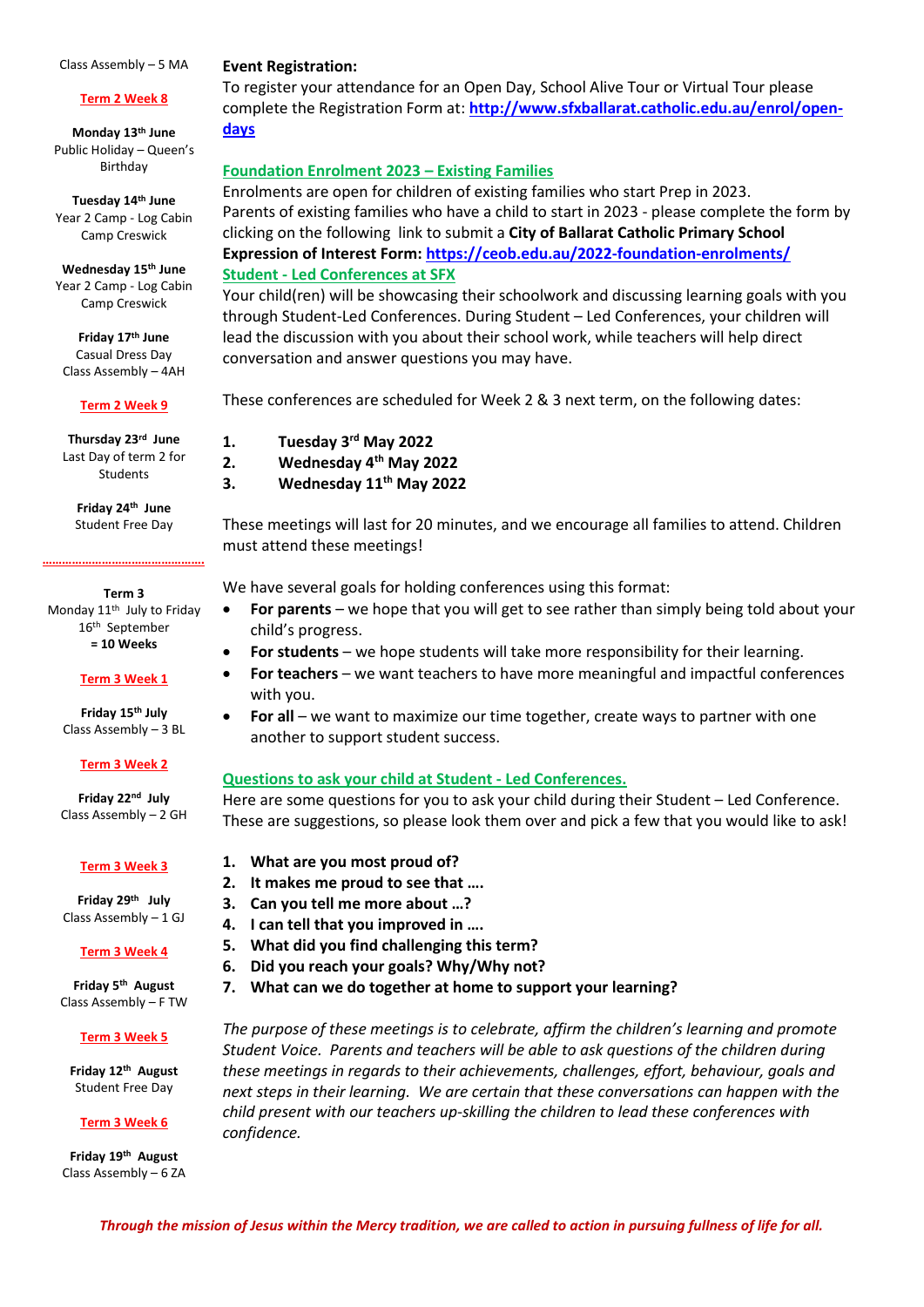#### **Term 3 Week 7**

**Friday 26th August** Class Assembly – 5 OH

#### **Term 3 Week 8**

**Friday 2 nd September** Father's Day Celebration

#### **Term 3 Week 9**

**Friday 9 th September** Class Assembly – 4 CP

#### **Term 3 Week 10**

**Friday 9 th September** Class Assembly – 3 JV

**…………………………………………. Term 4**

Monday 3rd October to Friday 16th December **= 11 Weeks**

#### **Term 4 Week 1**

#### **Monday 3rd October 2022** First Day of Term 4 for

**Students** 

**Friday 7 th October** Class Assembly – 2 CJ

#### **Term 4 Week 2**

**Friday 14th October** Class Assembly – 1 EM

#### **Term 4 Week 3**

**Friday 21st October** Class Assembly – F JS

**Term 4 Week 4**

**Friday 28th October** Casual Dress Day Class Assembly – F MM

#### **Term 4 Week 5**

**Monday 31st October**  Student Free Day

**Tuesday 1st November**  Public Holiday – Melbourne Cup

#### **Term 4 Week 6**

# **Term 4 Week 7**

*We have deliberately formed them as Student – Led and not 3 – Way Conferences. In response to the recommendations of our 2016 School Review we have developed a Strategic Educational Plan with the support and approval of the School Board and targeted promoting Student Voice across the school. Highly Effective Catholic Primary Schools promote Student Voice. Student – Led Conferences are identified as a significant way of developing Student Voice and all the latest research and evidence around Assessment as Learning supports this. If a parent needs to have a conversation with the teacher not in the presence of the child in regards to other matters, this needs to take place at another time. Contact can be made with the class teacher requesting further time if needed.*

# **Student Led Conferences can be booked online using PAM**

**Please note:** that **PAM** will be used for booking Student Led Conferences with instruction included below.

PAM will open on Wednesday 30<sup>th</sup> March at 9:00am for you to log in a conference time. You can logon yourself and choose your preferred time or alternatively contact the office and we can do this for you. The allocated time is 20 mins per conference.

# **Student - Led Conferences on PAM - Booking Instructions for Parents**

1. Log into PAM using your Username and Password

# PAM can be accessed via the schools

homepage[:http://www.sfxballarat.catholic.edu.au/news-events/parent-access-module/](http://www.sfxballarat.catholic.edu.au/news-events/parent-access-module/) or by going directly to the PAM site<https://pam.sfxballarat.catholic.edu.au/Login/Default.aspx>

- 2. Click on Parent Teacher Interviews
- 3. Select student
- 4. Select Core Group
- 5. Select Teacher (If your child's class has 2 teachers, only one teacher has the times available.)
- 6. Select your time
- 7. Click Book Interview
- The interview times will be displayed underneath your booking window. If you need to alter your child's interview time please click on the blue pen box and alter your time.
- If the interview time you have made does not suit and you wish to delete the time, please click on the red cross box
- There is an option to print your interview booking times by clicking the blue printer icon.

Please do not hesitate to contact the office on 5331 6311 should you have any queries or concerns

# **COVID Safe Environment**

Our school continues to monitor and abide by all COVID safe regulations and recommendations issued by both the State Government and the Catholic Education Office. Density Limits and Good Hygiene practices continue to apply.

# **Beginning of the Day Drop Off**

- Foundation (Prep) parents will be able to accompany their children to their classroom in the first week of school. We ask that the Foundation (Prep) parents drop their child at the entrance to the classroom and then leave in a prompt manner. On entry to the building Foundation parents must QR Code in.
	- We continue to request that all other parents (Year  $1-6$ ) drop their children off in the undercover area and then exit the school in a prompt manner.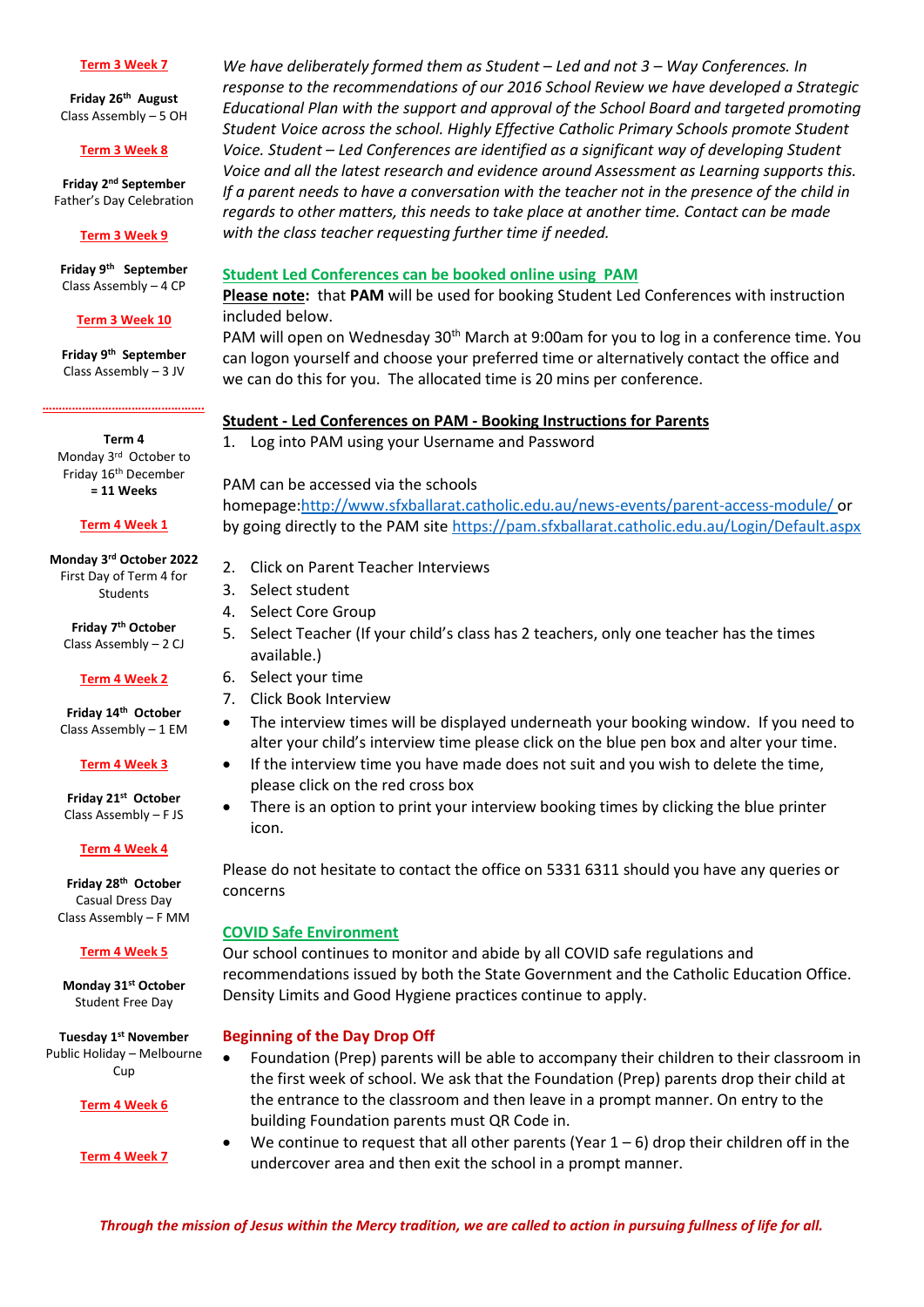#### **Term 4 Week 8**

**Friday 25th November** Casual Dress Day

#### **Term 4 Week 9**

**Friday 2 nd December** St. Francis Xavier Feast Day

#### **Term 4 Week 10**

**Friday 9 th December** Foundation Nativity

#### **Term 4 Week 11**

**Friday 16th December** Last Day of Term 4 for Students

**------------------------------------- All other Calendar Dates for 2023 have been updated and can be accessed live on the Skoolbag App or by visiting the School Website**  Staff will be present in the undercover area from 8:30am to assist children with walking to their classrooms if required.

# **End of the Day Dismissal**

Please see the table below for staggered pick up arrangements that continue at St. Francis Xavier.

|                                                                                          | $3:00 \text{pm} - 3:10 \text{pm}$       | $3:10:pm - 3:20pm$ | 3:20pm onwards |  |
|------------------------------------------------------------------------------------------|-----------------------------------------|--------------------|----------------|--|
|                                                                                          | <b>Children with Surnames beginning</b> |                    |                |  |
| Week 6 to Week 11<br>Monday 28 <sup>th</sup> February<br>to Friday 8 <sup>th</sup> April | $Q - Z$                                 | A - G              | $H - P$        |  |

#### **School Assembly Dates 2022**

Due to the Specialist Timetable running from Monday to Thursday our School Assemblies will continue on Fridays in 2022 from 12:40pm to 1:10pm. **Due to COVID19 restrictions Assemblies will be live – streamed until we are able to gather back in the Gymnasium.**  Please see list below. This has also been updated on the school calendar for your perusal.

| <b>Week</b>             | Term 1    | Term <sub>2</sub>       | Term <sub>3</sub>       | Term 4                   |
|-------------------------|-----------|-------------------------|-------------------------|--------------------------|
| 1                       |           | Year 3 ND               | Year 3 BL               | Year 3 JV                |
|                         |           | 29.04.22                | 15.07.22                | 07.10.22                 |
| $\overline{2}$          |           | <b>Student Free Day</b> | Year 2 GH               | Year 2 CJ                |
|                         |           |                         | 22.07.22                | 14.10.22                 |
| $\overline{\mathbf{3}}$ |           | Year 2 PB               | Year 1 GJ               | Year 1 EM                |
|                         |           | 13.05.22                | 29.07.22                | 21.10.22                 |
| 4                       |           | Year 1 SM               | <b>Foundation TW</b>    | <b>Foundation MM</b>     |
|                         |           | 20.05.22                | 05.08.22                | 28.10.22                 |
| 5                       |           | <b>Foundation EH</b>    | <b>Student Free Day</b> |                          |
|                         |           | 27.05.22                |                         |                          |
|                         |           | Year 6 JF               | Year 6 ZA               |                          |
| 6                       |           | 03.06.22                | 19.08.22                |                          |
|                         |           | Year 5 MA               | Year 5 OH               |                          |
| $\overline{\mathbf{z}}$ |           | 10.06.22                | 26.08.22                |                          |
| 8                       |           | Year 4 AH               | <b>Father's Day</b>     |                          |
|                         |           | 17.06.22                | <b>Liturgy</b>          |                          |
| 9                       | Year 6 CC | <b>Student Free Day</b> | Year 4 CP               | <b>St Francis Xavier</b> |
|                         | 25.03.22  |                         | 09.09.22                | <b>Feast Day</b>         |
|                         | Year 5 MH |                         | <b>Foundation JS</b>    | <b>Foundation</b>        |
| 10                      | 01.04.22  |                         | 16.09.22                | (Nativity)               |
| 11                      | Year 4 BW |                         |                         |                          |
|                         | 08.04.22  |                         |                         |                          |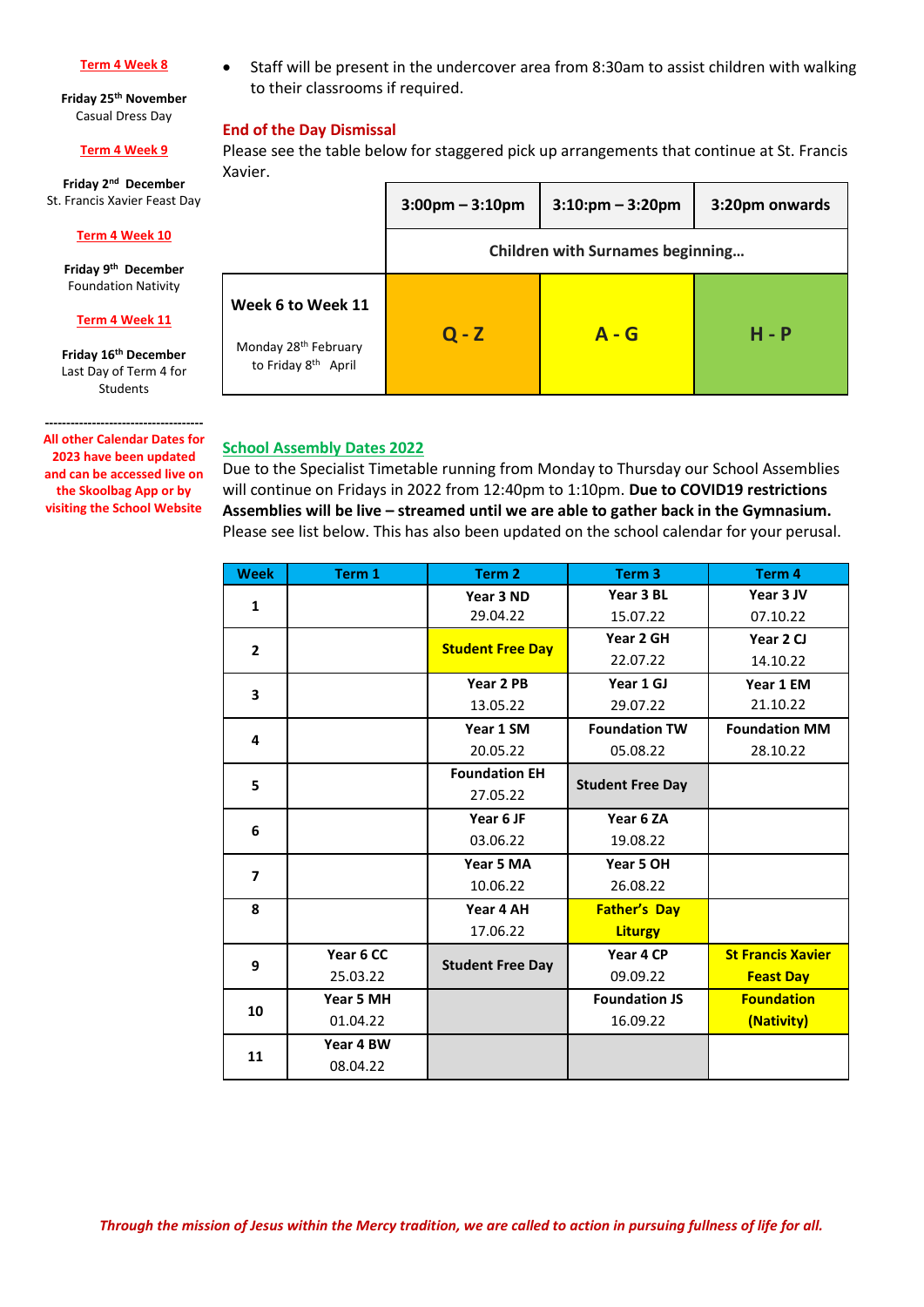Have a great week!

Yours sincerely,

 $1R:U$ 

Paul Bissinella **Principal**

# **Catherine McAuley**

*How rapidly the days, weeks, and months are passing. Another month ended, that seemed but a few days begun. If we have not forfeited the friendship of almighty God, but have been trying to love Him more and more, and to serve Him faithfully, they were blessed days for us.*

# *Letter to de Sales White February 28, 1841*

# **Religious Education News**



**Fundraising at St Francis Xavier - Why do we ask the students to share what they have?** St Francis Xavier Primary School is a Catholic school and a Mercy school. Our Vision Statement says 'Through the mission of Jesus within the Mercy tradition, we are called to action in pursuing fullness of life for all.' This means that we teach Catholic Christian values to our students. These are inspired by the behaviour of Jesus, who healed the sick, taught people, helped those in need and cared for all people no matter their nationality or religion. These are the values that Catherine McAuley also followed when she began the Sisters of Mercy in the 1800s.

The teachings of the Catholic Church on social justice issues are grounded in the Bible and the wisdom gathered from experience by the Christian community. Here is a summary of four of the Catholic Social Teachings that are most relevant for our casual day donations.

● Human dignity

All life is sacred, every person has inherent dignity and worth. Human rights and responsibilities are founded in this essential, shared human dignity.

# ● The common good

People have responsibility for one another in their shared life together, and are called to work for the common good of all. Catholic Christians must advocate for a just society in which all people, particularly the vulnerable and marginalised, are able to flourish and meet their needs.

# ● Solidarity

Humans are social by nature and depend on one another. We seek to stand in unity with each other, particularly those who are powerless or disadvantaged, and recognise each person's rights regardless of our differences.

● Preferential option for the poor

The needs of the socially disadvantaged and vulnerable are prioritised.

This week we will be raising money for Caritas (Project Compassion). Caritas are committed to work alongside the most vulnerable, and to address the imbalance of power by including the people affected in the decisions impacting their lives. They are inspired by the Gospel which finds its expression in Catholic Social Traditions. Find out more at <https://www.caritas.org.au/>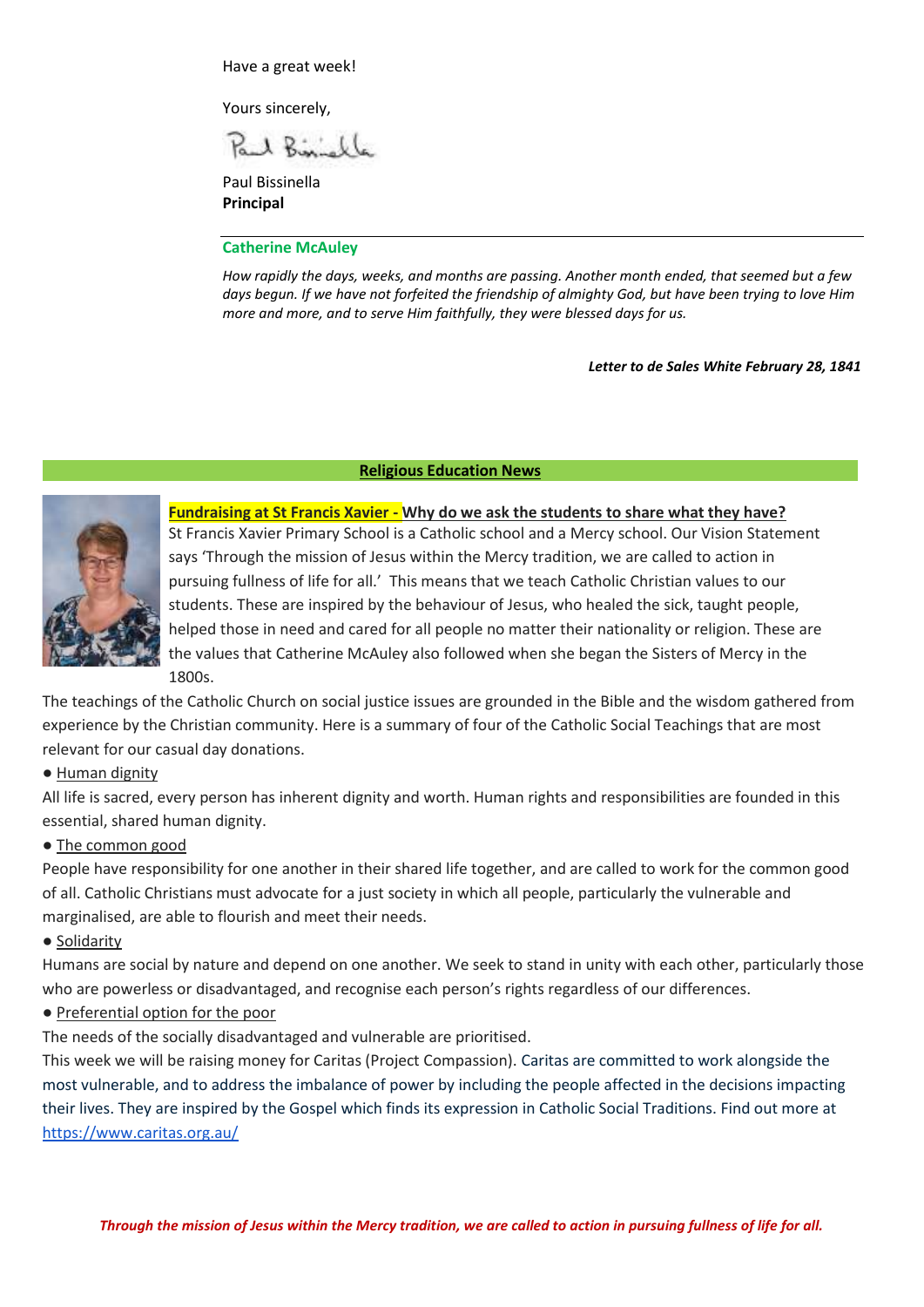#### **Sacramental News**

Congratulations to the St Francis Xavier students who will receive the sacrament of Eucharist for the first time through St Alipius parish this weekend. We wish them well and hope that they continue to welcome Jesus in their lives.

Please don't hesitate to contact the parish if you have any further questions.

Please direct all sacrament inquiries and requests to Bronwyn Ballesty in the parish office on 53326611 or via email on ballarateast@ballarat.catholic.org.au . The office is staffed Tuesday, Thursday, Friday between 9:30am and 1:30pm. **BAPTISM**

*If your child has been baptised since he/she started at St Francis Xavier Primary School, make sure you have informed us and you have sent a copy of the Baptism certificate to the school office.*

*If you are seeking Baptism for your child, please call the St Alipius parish office on 53326611. If you wish your child to convert to Catholicism from another Christian faith, also call the parish office.*

# Bernadette Luckman **Religious Education Leader**

# **THIS WEEK'S GOSPEL - Sunday 27th March 2022**

# **FOURTH SUNDAY OF LENT YEAR C**

# **Gospel**

# Lk 15:1-3. 11-32

A reading from the holy Gospel according to Luke

#### *Unless you repent you will all perish as they did. Your brother here was dead and has come to life.*

The tax collectors and the sinners were all seeking the company of Jesus to hear what he had to say, and the Pharisees and the scribes complained. 'This man' they said 'welcomes sinners and eats with them.' So he spoke this parable to them:

'A man had two sons. The younger said to his father, "Father, let me have

the share of the estate that would come to me." So the father divided the property between them. A few days later, the younger son got together everything he had and left for a distant country where he squandered his money on a life of debauchery.

'When he had spent it all, that country experienced a severe famine, and now he began to feel the pinch, so he hired himself out to one of the local inhabitants who put him on his farm to feed the pigs. And he would willingly have filled his belly with the husks the pigs were eating but no one offered him anything. Then he came to his senses and said, "How many of my father's paid servants have more food than they want, and here am I dying of hunger! I will leave this place and go to my father and say: Father, I have sinned against heaven and against you; I no longer deserve to be called your son; treat me as one of your paid servants." So he left the place and went back to his father.

'While he was still a long way off, his father saw him and was moved with pity. He ran to the boy, clasped him in his arms and kissed him tenderly. Then his son said, "Father, I have sinned against heaven and against you. I no longer deserve to be called your son." But the father said to his servants, "Quick! Bring out the best robe and put it on him; put a ring on his finger and sandals on his feet. Bring the calf we have been fattening, and kill it; we are going to have a feast, a celebration, because this son of mine was dead and has come back to life; he was lost and is found." And they began to celebrate.

'Now the elder son was out in the fields, and on his way back, as he drew near the house, he could hear music and dancing. Calling one of the servants he asked what it was all about. "Your brother has come" replied the servant "and your father has killed the calf we had fattened because he has got him back safe and sound." He was angry then and refused to go in, and his

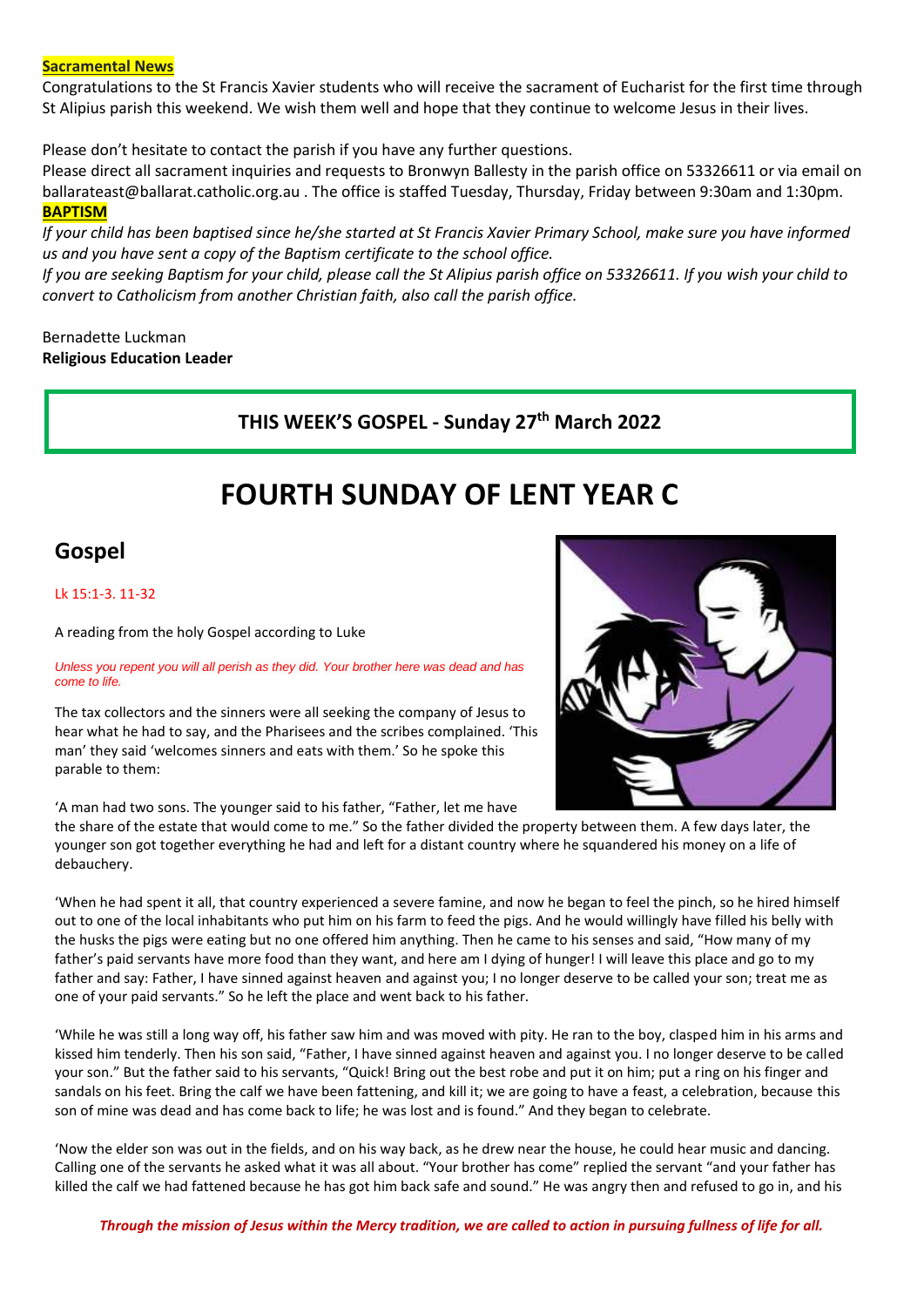father came out to plead with him; but he answered his father, "Look, all these years I have slaved for you and never once disobeyed your orders, yet you never offered me so much as a kid for me to celebrate with my friends. But for this son of yours, when he comes back after swallowing up your property – he and his women – you kill the calf we had been fattening."

'The father said, "My son, you are with me always and all I have is yours. But it is only right we should celebrate and rejoice, because your brother here was dead and has come to life; he was lost and is found."'

# **The Gospel of the Lord**

# **REFLECTION by Greg Sunter**

Today's gospel is perhaps the most famous of the parables that are unique to the Gospel of Luke. Sadly, what is often overlooked is the accusation aimed at Jesus that leads into the telling of this and two other shorter parables (the Lost Sheep and the Lost Coin – Lk 15:4-10). The Pharisees and scribes accuse Jesus of what they regard to be abhorrent behaviour in relation to the purity code that dominated 1st Century life: not only does Jesus welcome sinners, he actually shares meals with them. This would be absolutely scandalous behaviour. Who you ate with was a reflection of who you were. To eat with sinners and the unclean effectively made you a sinner and unclean.

The three parables Jesus tells in response to this accusation are all about the lost being found and great rejoicing over the finding of the lost sheep, lost coin, or lost son. The Gospel of Luke – more so than any of the others – has a very strong focus on the message of Jesus being addressed to and welcomed by the outcasts and marginalised; in other words, the 'lost' of his society. Rather than being embarrassed by the accusation that he ate with sinners, Jesus would have worn those words like a badge of honour. It was exactly what his mission and ministry was all about – being one with the poor; the outcast; the sinful; the lost. The three parables, and particularly the parable of the lost son, demonstrate the joy of a loving God when one who was lost returns. The extravagant welcome the prodigal son receives from his father is symbolic of the extravagance of God's love that will be poured out for any 'sinner' who returns to God.

# **Historical Context – Customs and culture**

The parable of the lost son is a fascinating study of Jewish culture and purity laws. The son could not have distanced himself more from Jewish custom. Firstly, he demanded his inheritance, effectively treating his father as dead. Secondly, he travels to a pagan land and then in despair finds himself feeding pigs – animals whose meat was forbidden to Jews. He knows that his actions have alienated him from his family and culture and yet when he returns, his father gives him a fine robe and a ring to wear – signs of a father claiming a son as his own.

#### **Have you thought? The Prodigal**

Because the only context in which most people ever hear the word prodigal is in relation to this parable, there is a common misunderstanding of the word. Because the parable is also referred to as the parable of the lost son, many people think prodigal means lost. However, to be prodigal means to be wastefully extravagant. When the son took his father's money he adopted a prodigal lifestyle. However, the irony of the story that is often lost is that the father too was prodigal in the extravagant welcome he gave. The father's extravagance echoes God's extravagant and abundant grace and love.

# **From the perspective of … The Older Brother**

We might have a little sympathy for the position of the older brother who has stuck by his father and done all that was required of him. All of a sudden his wayward brother returns and his father pulls out all the stops to welcome him home. The older brother is like the Pharisees and scribes who criticised Jesus for dining with sinners. They were sticklers for the rules and had no sense of compassion if it involved moving outside the requirements of Law. Like the older brother, they could not comprehend a God who could be extravagant in expressing his love.

#### **A beginning point for discussion of this week's Gospel with children:**

- Q. Why were Jesus' actions of welcoming and dining with sinners so scandalous?
- Q. In what way is the parable a response to the accusation of the Pharisees and scribes?
- Q. Which aspects of the story could be regarded as 'unpredictable' or out of the ordinary expectation?
- Q. How might the original audience have expected the father to react to his son's homecoming?
- Q. When have you ever felt like one of the characters from this parable?

Greg Sunter has worked in Catholic Education (Brisbane) for many years, most recently as a member of the Religious Education team and Mission and Formation team. He has extensive experience of praying with young people and forming others to lead prayer with young people. He is the author of books on adolescent faith, is a regular speaker at youth and evangelisation conferences, and is a retreat and reflection facilitator and presenter. His areas of interest include religious education, theology, scripture, spirituality, Catholic ethos, prayer, and ministry with young people.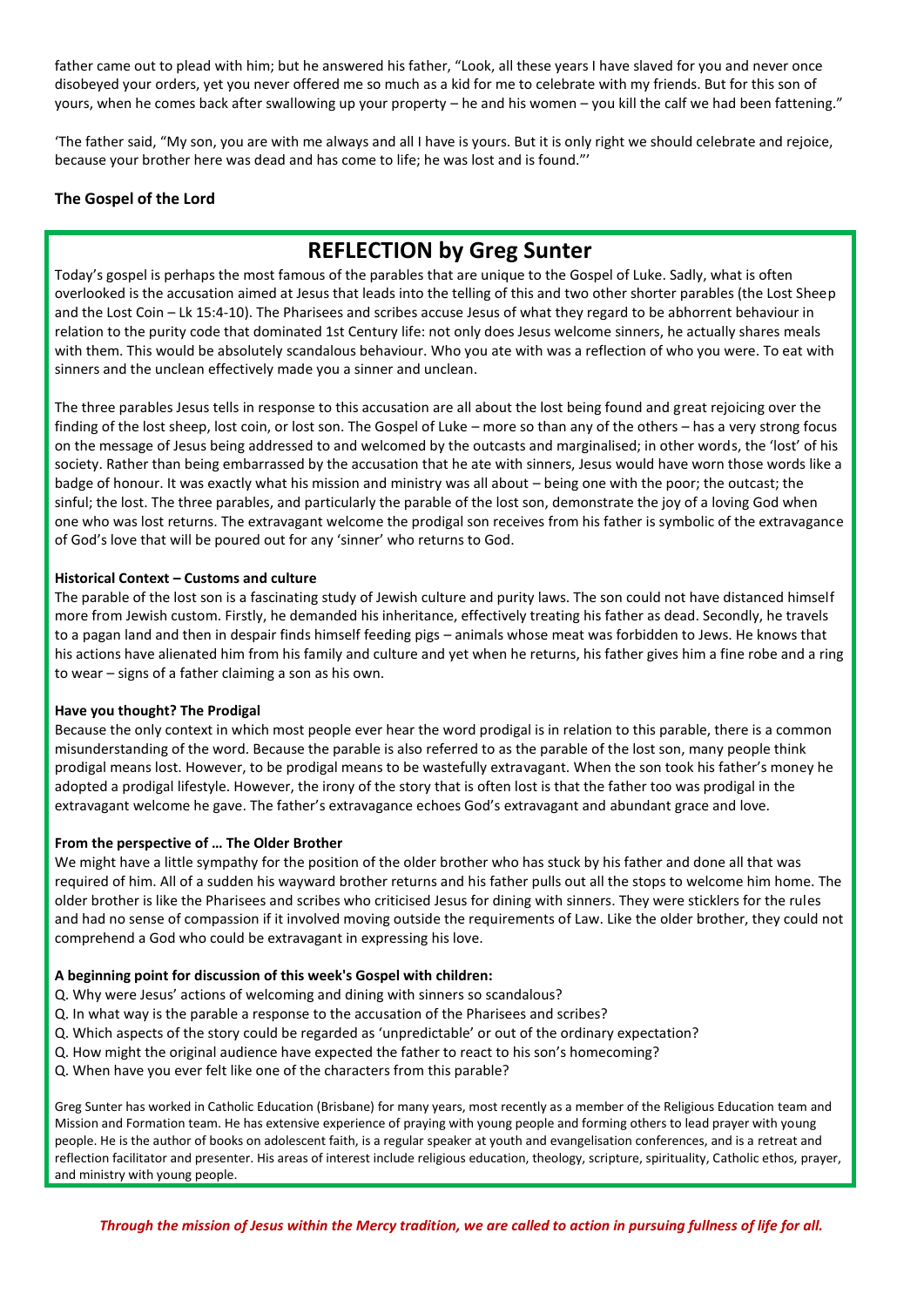

# **Book Fair to begin on 26/04.**

We are very excited to announce that the Book Fair is taking place once again this year. The Book Fair provides children with the opportunity to explore literature and select books of interest. The Book Fair is a great way to celebrate reading within our community with hundreds of fun, engaging and affordable books for the children to discover.



Prior to the Book Fair, classes will be given the opportunity to view the selected books and write a wish list. This will take place on Friday 29<sup>th</sup> April.

# **DETAILS about the Book Fair**

**Who**: Our wonderful P&F Committee will once again assist with the running of the Book Fair **Where**: School Gymnasium

**When**:

- Monday 2<sup>nd</sup> May Before school 8:30 am- 8:50 am and After School 3:00-3:45pm
- Tuesday 3<sup>rd</sup> May Before school 8:30 am- 8:50 am, After School 3:00- 6:30pm
- Wednesday 4<sup>th</sup> May Before school 8:30 am- 8:50 am, After School 3:00- 6:30pm
- Thursday 5<sup>th</sup> May Before school 8:30 am- 8:50 am and After School 3:00-3:45pm

Families are most welcome to visit the Book Fair at these times.

# **Colouring in Competition**

We are very excited to announce that a colouring in competition linked to the Book Fair underwater theme will take place very soon! The colouring in sheets will be attached to next week's newsletter and are available for all children who would like to participate. The coloured in pictures will then be used to decorate the Gymnasium in preparation for the Book Fair. Prizes in the form of Book Fair vouchers will be awarded per level. Stay tuned for further information regarding the Book Fair!

# **NAPLAN: Tuesday 3rd May – Friday 6th May, 2022**

In May every year, students in Years 3, 5, 7 and 9 take part in the National Assessment Program – Literacy and Numeracy (NAPLAN). This year we will administer the NAPLAN tests through the Online National Assessment Platform. The year three Writing test is the only test that will continue as a pen and paper assessment this year. More information regarding NAPLAN Online will be communicated via the newsletter in the coming weeks.

Have a great week.

Jane Clark **Deputy Principal - Learning Enhancement**

**Wellbeing News** 



**Friendships** Welcome to Week 10!

It was fabulous to meet so many parents and have time to chat on a social level at the recent P&F Mix and Mingle.

It's always lovely to learn names for faces and be able to connect children to family members-I hope those of you who made it had a fabulous night too!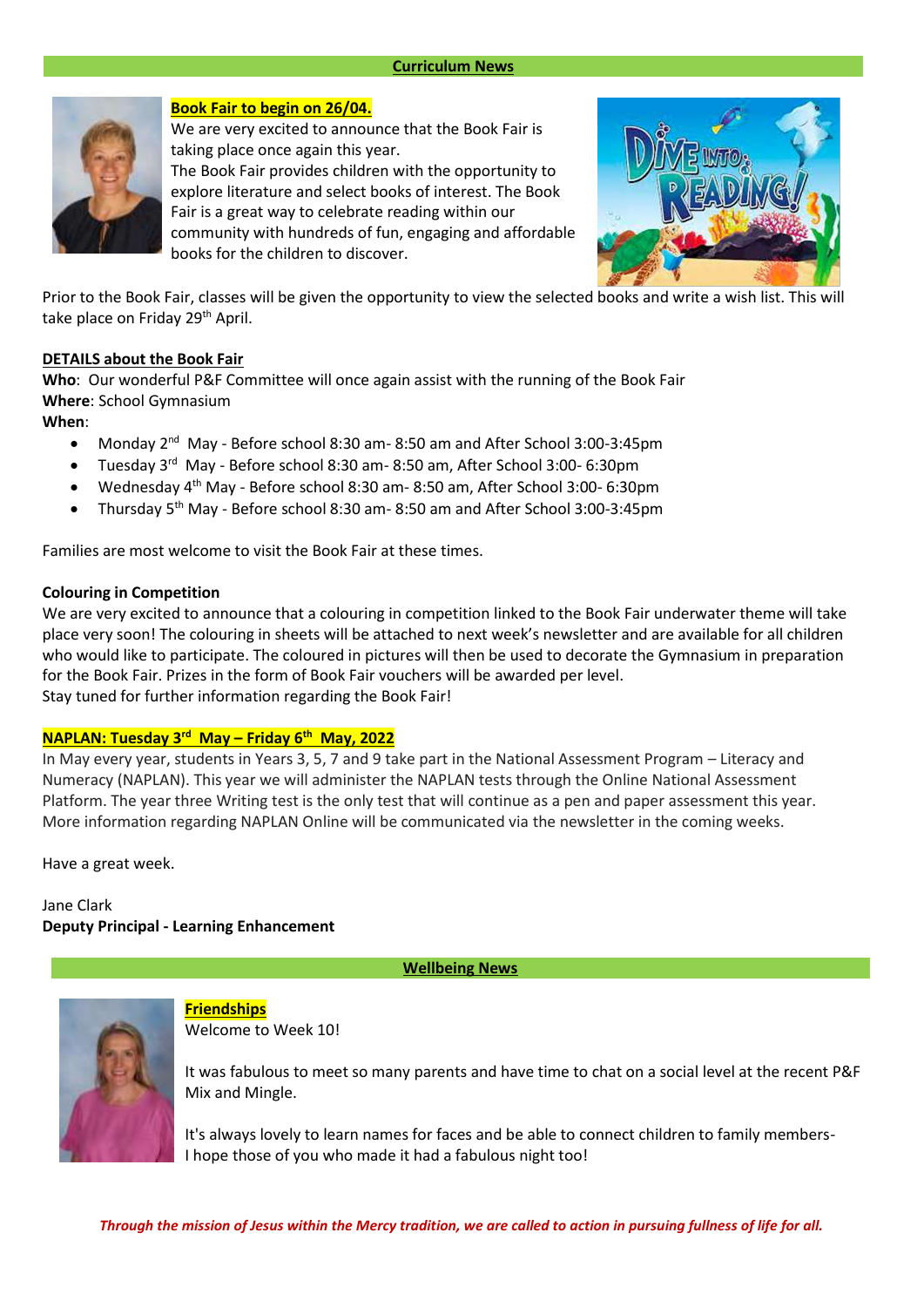Friendships matter, especially as a parent. Having supportive friends is associated with higher life satisfaction, being happier and better physical and mental health. Taking time out for yourself from the busy job of parenting is so important for wellbeing and self-care.

Having friendships with other parents to talk to about joys and challenges of child raising can be a wonderful support- friends offer shared experiences and understanding. Connecting with other parents give us a chance to normalise the "ages and stages" with those who are also experiencing it. These relationships can help you maintain balance in your life, encourage you and give you a different perspective on things. These friendships don't have to be "soul-level deep"- sometimes they simply make us feel in the loop and part of a larger community.

Attached is an Insight article about parenting styles and navigating the right approach for your family. It's a bit like asking if you are a dog or a cat person- there are no right or wrong answers, just personal preference. For the record, it's dogs all the way for me!

Christine Meneely **Wellbeing Leader** 

# **Physical Education News**



# **Netball**

Pat Darroch Primary School Netball Competition. Please see the Operoo note for more details.

# **Swimming Program**

Year 6 will participate in a swimming program in Term 2, Year 1 & 3 at the end of Term 3, and Year 2, 4 5 at the beginning of Term 4. More details to come soon.

# **Year 6 Term 2 swimming dates:**

- Friday  $13<sup>th</sup>$  May
- Wednesday  $1^{st}$  June
- Friday 3<sup>rd</sup> June
- Friday 10<sup>th</sup> June
- Friday 17<sup>th</sup> June

# **Yr 3 - 6 Athletics Day**

After a long time waiting, we are looking forward to holding our Yr 3 -6 Athletics Day and Llanberris Reserve on Friday 27th May (Term 2 Week 5). Mr Down has been and will continue to go through track & field technique development in PE lessons with these classes leading up to the day. More information will come out closer to the day.

The Junior Sports Day (F - Yr 2) will be held later in the year (T4).

# **Cross Country**

The Ballarat Catholic Primary School Cross Country event will take place on Thursday 28th April (T2 Wk 1) at Fed Uni. Mr Down is compiling a list of potential students to represent SFX and they will be notified shortly.

# **Catholic and Division Winter Sports**

Previously, we have participated in Catholic Primary School tournaments for the Winter Sports (Netball/Soccer/Football). This year the organisers have changed things up and we will be competing against numerous Ballarat Primary schools straight into the Divisional level. Selection for these teams will be made early next term.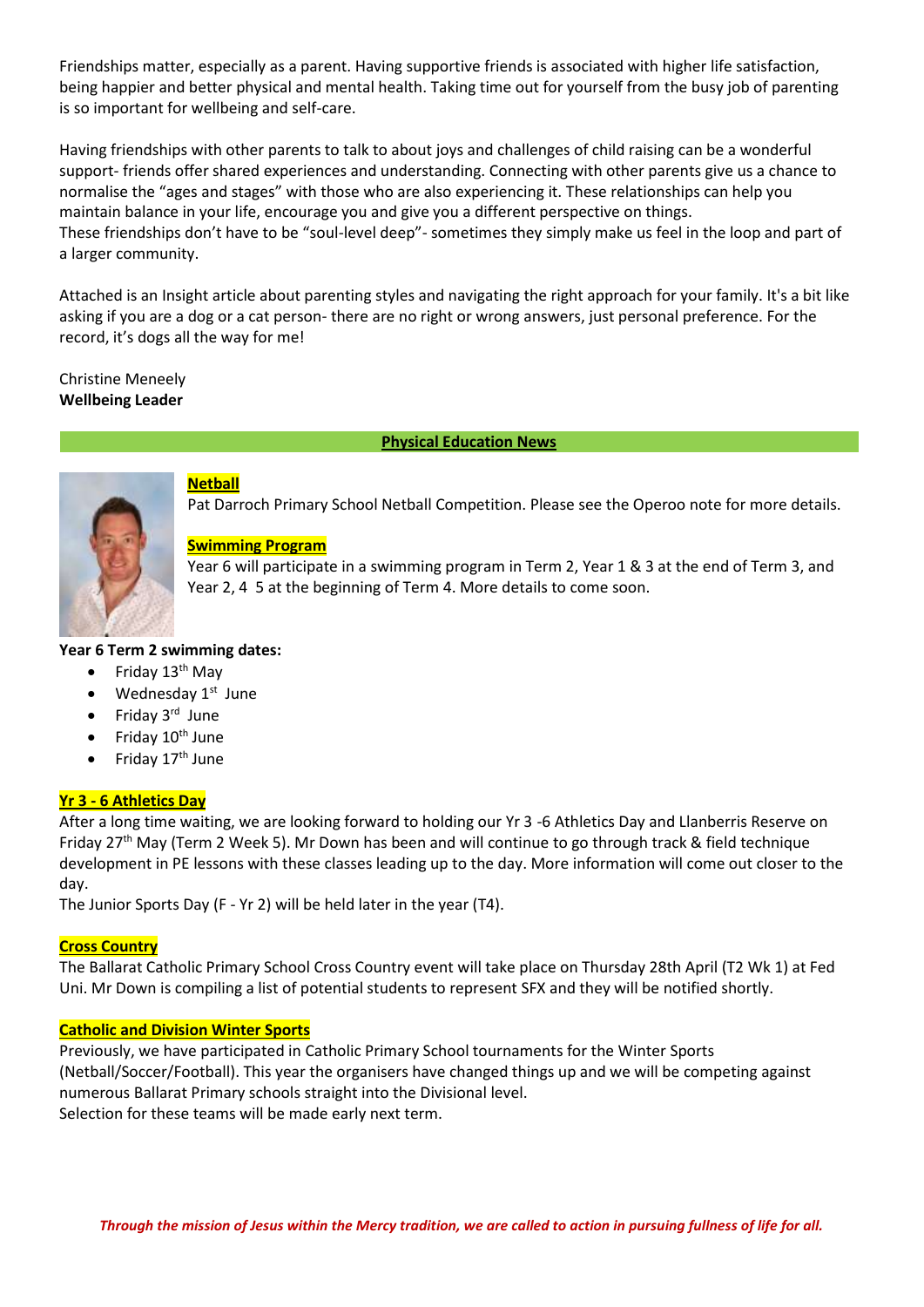# **Term 2 dates:**

- Thursday 28<sup>th</sup> April BCPS Cross Country @ Fed Uni
- Friday 20<sup>th</sup> May Division Cross Country @ Ballarat High School
- Wednesday 25<sup>th</sup> May Netball/Soccer Winter Sports @ Llanberris/Morshead Park
- Thursday 26<sup>th</sup> May Football Winter Sports @ Vic Park
- Friday 27<sup>th</sup> May Year 3 6 Athletics Day @ Llanberris Athletics Reserve
- Monday 30th May Regional Cross Country @ Warrnambool

Have a fabulous week.

Shaun Carroll **Sports Co-ordinator**

# **Uniform Shop Update**

# **NEWS from the Uniform Shop:**

# **Uniform Shop Sales during Term 1**

**For the time being and until further notice the Uniform Shop is CLOSED and will only accept orders submitted by completing the attached order form and emailing back to [office@sfxballarat.catholic.edu.au](mailto:office@sfxballarat.catholic.edu.au) or by dropping it into the school office. Payment can be made by filling out your credit card details on the order form or by cash. Please indicate your preferred payment method on the order form.**

# **Price List & Order Form**

The price list and order form is downloadable from the schoolbag app. Orders **with full payment** may be left at the front office. **EFTPOS available**

# **DONATIONS PLEASE**

Please check your cupboards for any uniform items you no longer need. Donations of second hand uniforms can be left at the shop with Sam. All donations are appreciated. Thanks.

**Community News**



Go to our **St. Francis Xavier Facebook** page for more photos: <https://www.facebook.com/pages/St-Francis-Xavier-Primary-School/273229632859103?ref=hl>

*Through the mission of Jesus within the Mercy tradition, we are called to action in pursuing fullness of life for all.*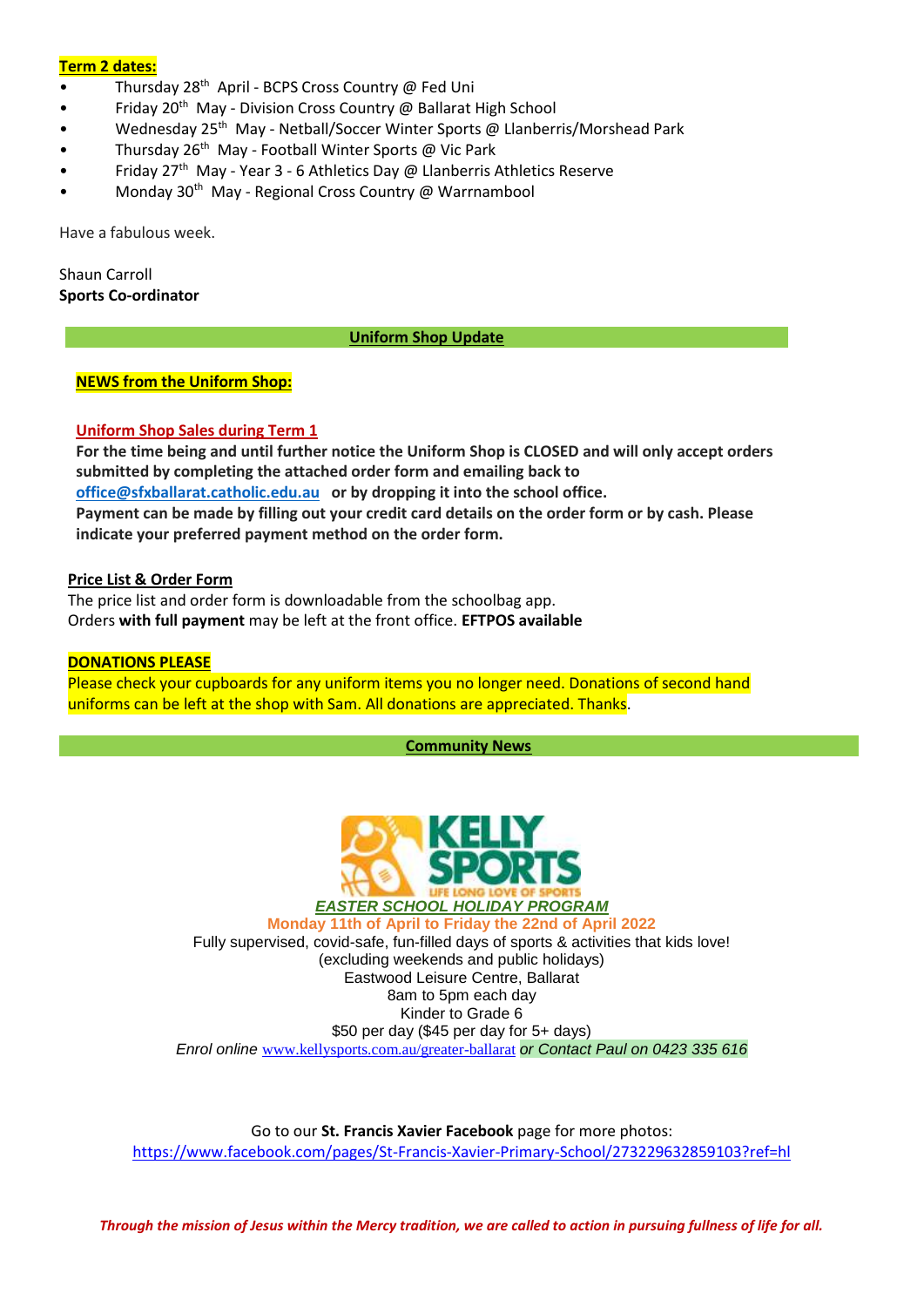| <b>Assembly Date:</b><br>T1 W9<br>25/3/2022 | <b>Theme: RESPECT</b><br>Respect means considering the feelings and wishes of others, respecting myself and caring for all of creation.<br>We show respect because Jesus shows us that everyone is important and because our world needs our care.                                                  |
|---------------------------------------------|-----------------------------------------------------------------------------------------------------------------------------------------------------------------------------------------------------------------------------------------------------------------------------------------------------|
| <b>HOST CLASS</b>                           | 6CC                                                                                                                                                                                                                                                                                                 |
| F EH                                        | Noah McGregor and Wilson Quinlan                                                                                                                                                                                                                                                                    |
| F TW                                        | Vivienne Young & Oscar Kersley                                                                                                                                                                                                                                                                      |
| F JS                                        | Oliver Taylor / Evie Loader                                                                                                                                                                                                                                                                         |
| F MM                                        | Oskar Olszewski and Addison Jeffs                                                                                                                                                                                                                                                                   |
| 1 SM                                        | Paddy Ludbrook and Milla Rowland                                                                                                                                                                                                                                                                    |
| 1 <sub>GJ</sub>                             | <b>Charlie Quarrell and Malo Hansen</b>                                                                                                                                                                                                                                                             |
| 1 EM                                        | Jett Raine and Pippa Gleeson                                                                                                                                                                                                                                                                        |
| 2 PB                                        | Gabe Dunne and Anna Marson                                                                                                                                                                                                                                                                          |
| 2 <sub>CJ</sub>                             | Eli Jones and Chloe Wilson                                                                                                                                                                                                                                                                          |
| 2 GH                                        | Sibella Moore and Ella Crumpton                                                                                                                                                                                                                                                                     |
| 3 ND                                        | Nicholas Hyland and Amelia Sordello                                                                                                                                                                                                                                                                 |
| 3 BL                                        | Abbey Dwyer, Edward Lloyd                                                                                                                                                                                                                                                                           |
| 3 JVG                                       | Alfie Sosinski, Audrey Lynch                                                                                                                                                                                                                                                                        |
| 4 <sub>BW</sub>                             | Tom Anderson & Laine Anwyl                                                                                                                                                                                                                                                                          |
| 4 AH                                        | Ivy Bromley and Isla-Rose Block                                                                                                                                                                                                                                                                     |
| 4 CP                                        | Jack Lewis and Molly Danaher                                                                                                                                                                                                                                                                        |
| 5 LH                                        | Pearl Nicholson and Xavier Staley                                                                                                                                                                                                                                                                   |
| 5 OH                                        | Jack Gerdtz & Evie Knowles                                                                                                                                                                                                                                                                          |
| 5 MM                                        | Sully Boyd & Annabella Chalmers                                                                                                                                                                                                                                                                     |
| 6 CC                                        | Kaitlyn McDonald and Liam Patterson                                                                                                                                                                                                                                                                 |
| 6JF                                         | Maya Simanjuntak & Harry Elliot                                                                                                                                                                                                                                                                     |
| 6 ZA                                        | Jake Kennedy & Claramae Delahunty                                                                                                                                                                                                                                                                   |
| Environmental<br>Education                  | Edward Lloyd 3BL & Leo Thorpe 5LH for the respect they demonstrate for the Natural World each<br>and every day through their actions, including picking up litter, caring for the chickens, reminding others<br>to be careful of climbing and treading on living things, assisting with the gardens |
| Performing Arts                             | Jessica Youl and Eden Howard - 4AH                                                                                                                                                                                                                                                                  |